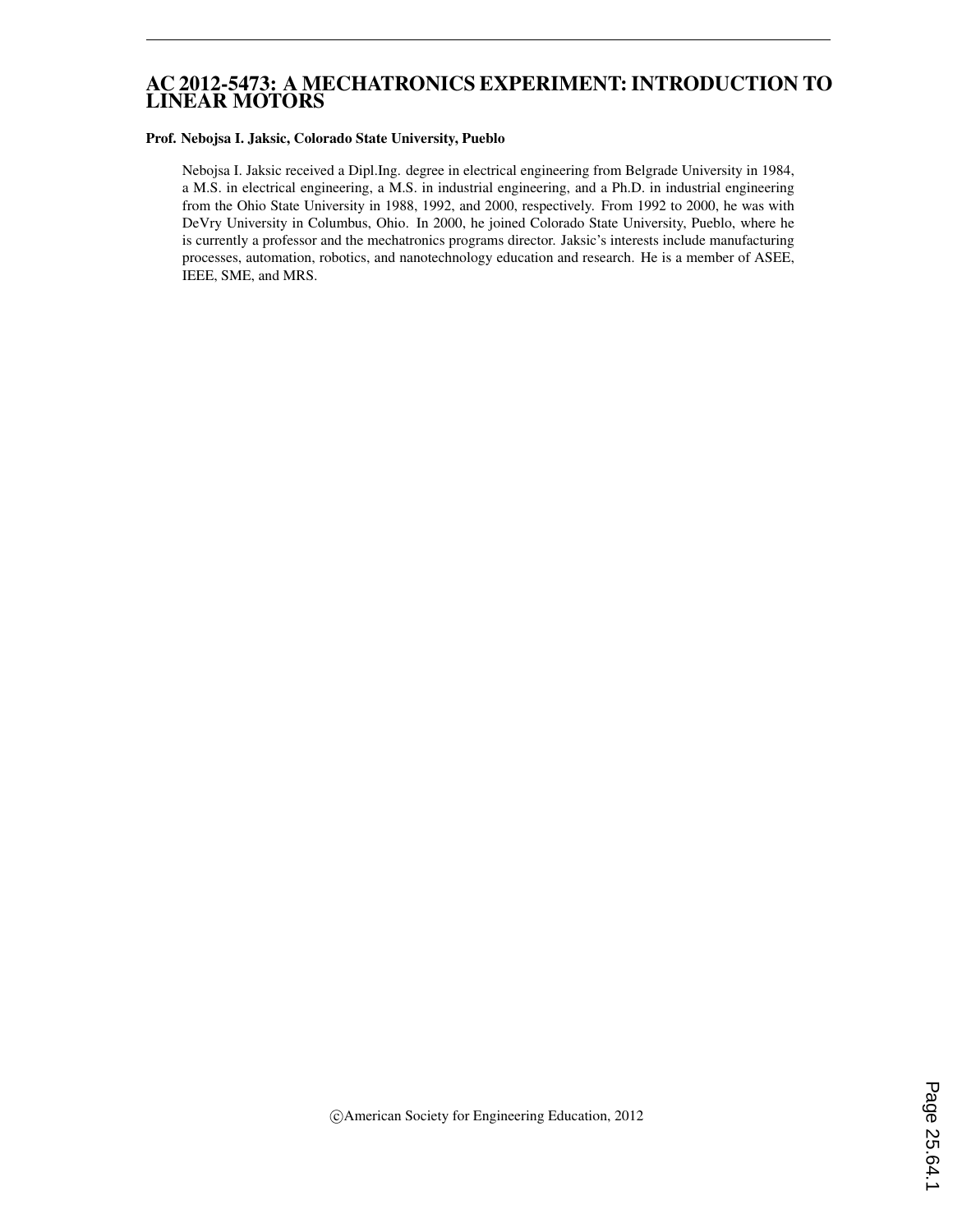# **A Mechatronics Experiment: Introduction to Linear Motors**

#### **Abstract**

Linear motors are becoming actuators of choice for industries relying on high-precision linear motions due to linear motor characteristics and recent advances in electronic controls. A novel teaching module consisting of a two-hour lecture and a two-hour lab/demonstration introducing linear motors is developed for third-year undergraduate mechatronics engineering students. The module resides in a required Introduction to Mechatronics course. The experimental portion of the module, emphasized in this work, addresses two linear motors: a linear stepper motor with a microstepping drive and a linear brushless motor with commutation and position feedbacks and an appropriate servo-motor drive. Students' increase in knowledge is verified by an instrument.

#### **Introduction**

Linear motors are used with increased frequency in high-technology industries like integrated circuit manufacturing (used for mask aligning and wire bonding), computer numerical control (CNC) machining, robotics, and transportation. As direct drive machines linear motors do not require rotary-to-linear motion conversion to achieve linear motions. In addition, with recent advances in power electronics, their position, velocity, and acceleration accuracy far surpass their rotary equivalents. Today, linear motors are capable of achieving speeds up to 5 m/s (3 m/s average), and sub-micron accuracy<sup>1, 2</sup>. In railway transportation, linear motors are used in magnetic levitation (maglev) train systems allowing achievement of high speeds unattainable by conventional trains<sup>3</sup>. However, most textbooks on electrical machines for undergraduate engineering students either do not cover linear motors at all or provide only a cursory coverage of the topic $4$ .

Since, in general, linear motors with accompanying controllers are expensive; their use in engineering education was fairly limited. Atencia *et al*. 5 designed a low cost linear induction motor that can be used for undergraduate education.

#### **Curricular Context**

At our institution, Electromechanical Devices is a required course for second-year students majoring in mechatronics engineering. In this course students learn about transformers, DC motors, AC motors, stepper motors, etc. Students are also given a cursory exposure to the theory of linear motors in a one-hour lecture.

Students are further exposed to linear motors through a two-hour lecture and a two-hour lab in an Introduction to Mechatronics three credit-hour junior-level course. This is also a required course in our curriculum. By the time students take the Introduction to Mechatronics course, they were already exposed, in lecture, to stepper motors as well as synchronous threephase motors through the Electromechanical Devices course. Thus, the module on linear motors can be thought of as building on the scaffolding of the previous course. Scaffolding and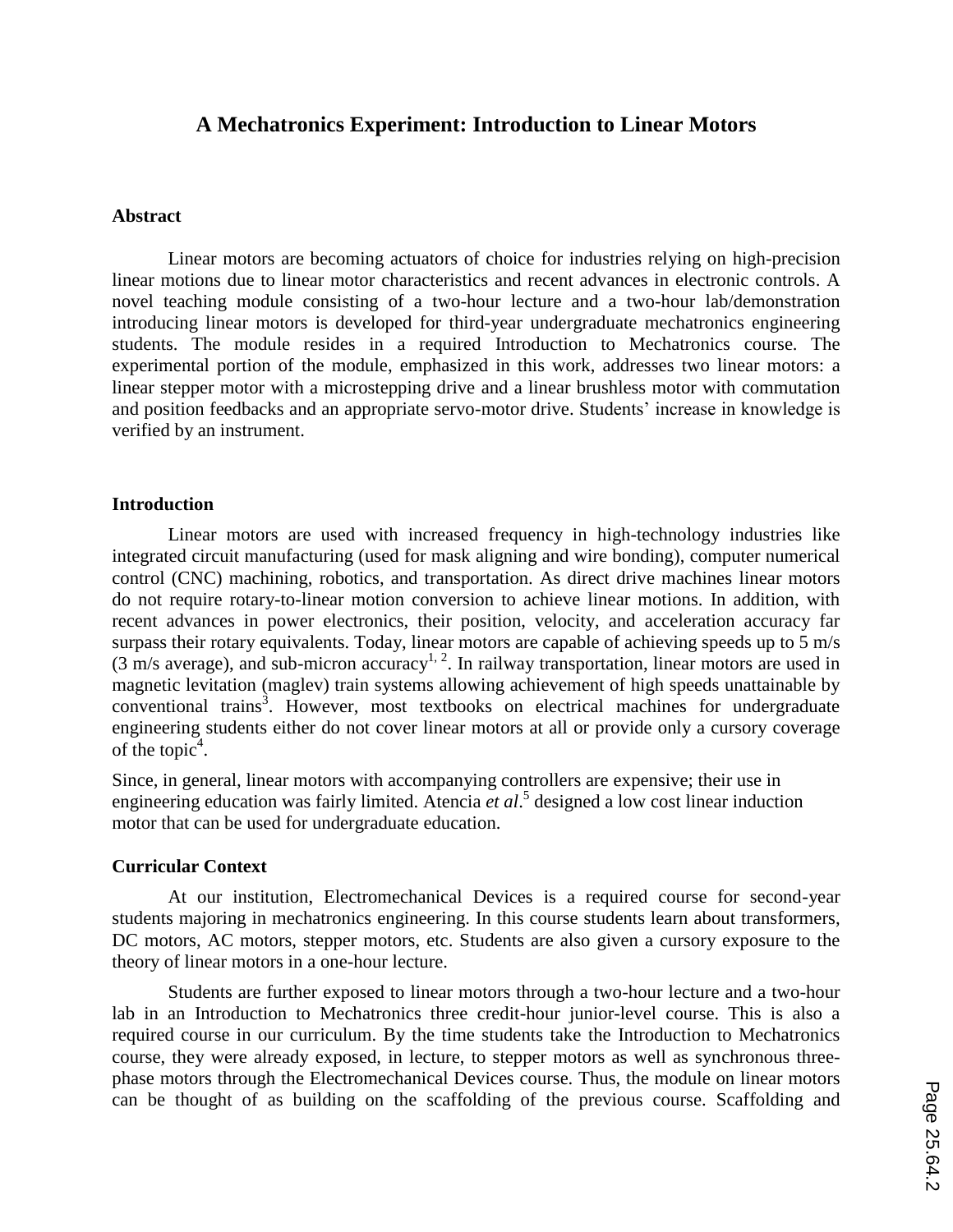experimental approach to engineering education as best practices are already well established in engineering education theory and practice.

# **Experimental Setup**

There are two laboratory setups used for this module. The first laboratory setup consists of a simple linear stepper motor SL-015A-TJK from Shinko Inc. (Figure 1.) controlled by a Compumotor S6-series microstepping drive from Parker Hannifin Corporation, a parallel port interface, and a shareware program,  $TurboCNC<sup>6</sup>$ . The complete hardware setup is shown in Figure 2. After the appropriate connections are made, students use DIP switches to change microstepping options of the drive, run the TurboCNC program, operate the motor in jogging mode single-stepping the motor, and measure the linear motion of the motor using a mechanical dial indicator with 0.001" precision. The placement of the dial indicator is shown in Figure 3.



Figure 1. Linear Stepper Motor Forcer on a Track



Figure 2. Linear Stepper Motor Forcer on a Track Connected to a Microstepping Drive and a Parallel Port Interface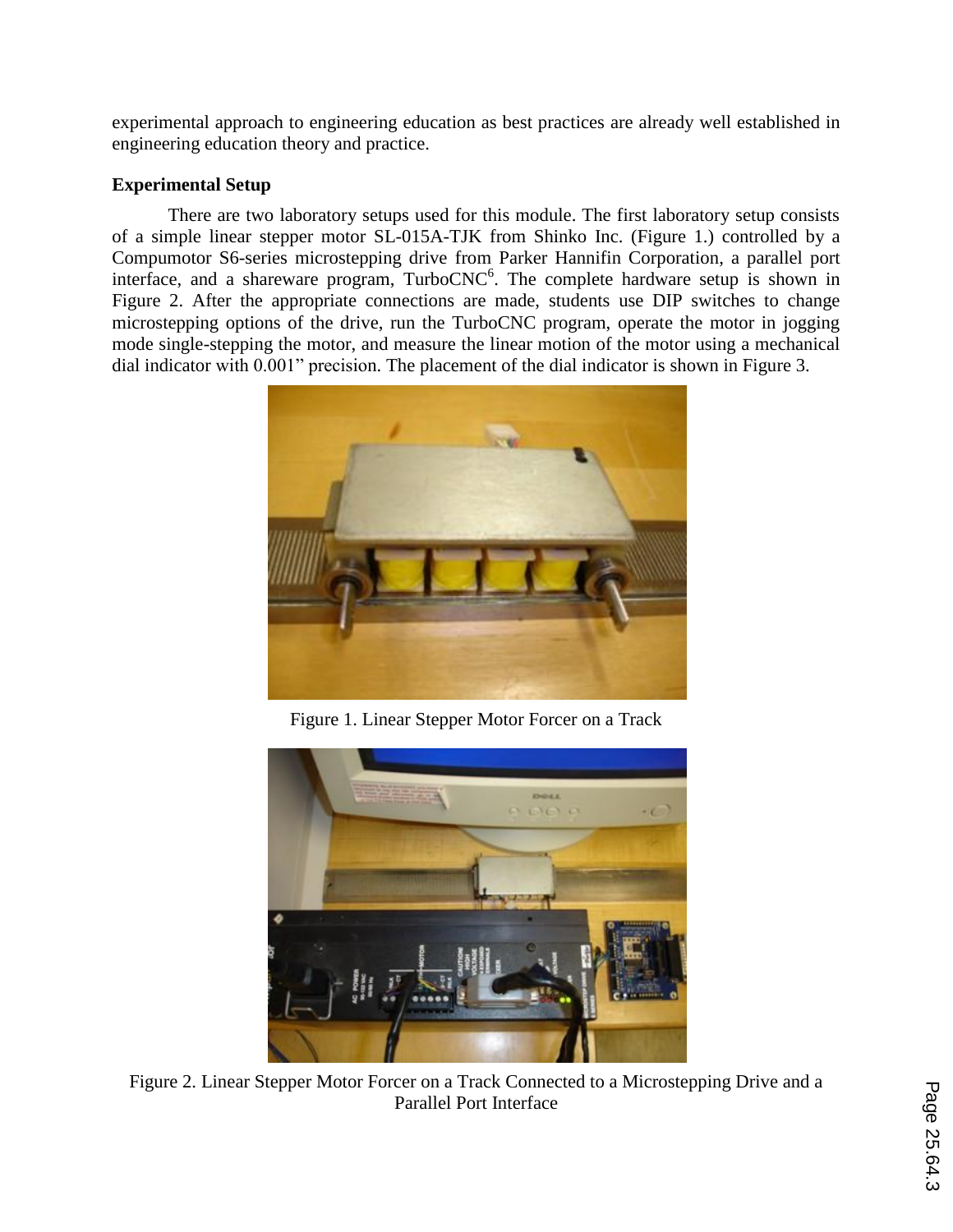

Figure 3. Linear Stepper Motor Experimental Setup Showing Exercise in Progress

The second laboratory setup consists of a three-phase linear motor with an 8 inch U-track by Trilogy Systems, a Renishaw position sensor (linear encoder), and Parker Automation GV6 Gemini servo controller (Figure 4.) with an associated software package, Motion Planner. After setting the appropriate parameters in Motion Planner for the given linear motor, students write a program to control the motor via software.



Figure 4. Linear Brushless Motor Setup

# **Procedure**

At the beginning of the lab session students are reminded of regular stepper motors. A bipolar stepper motor shown in Figure 5. is operated by the laboratory setup similar to the one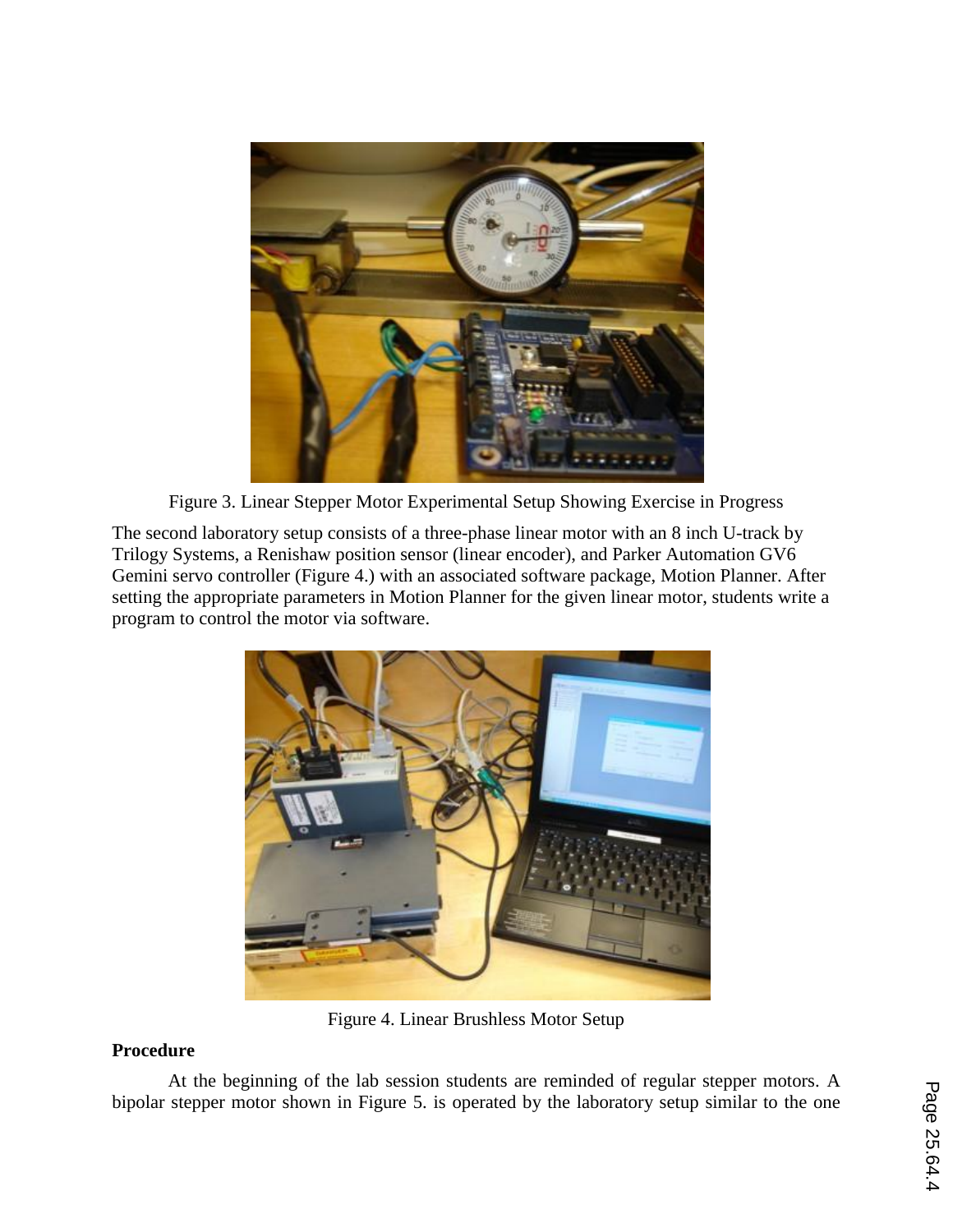presented in Figure 2. Conveniently, the same setup can be used to operate this bipolar stepper motor as well as the linear stepper motor. Then, another bipolar stepper motor is disassembled to expose the rotor with the permanent magnet and a bearing (Figure 6a) and the stator with eight windings corresponding to two phases of the stepper motor (Figure 6b).



Figure 5. Bipolar Stepper Motor Used to Verify the Correct Operation of the Microstepping Drive and Software



Figure 6. Bipolar Stepper Motor: Rotor (a) and Stator (b)

Then the bipolar stepper motor is disconnected from the microstepping drive and the linear stepper motor is connected. However, before connecting the linear stepper motor, the forcer (stepper motor stator equivalent) is separated from the track (Figure 7) and compared to the stator of the stepper motor. Then, the forcer is placed back onto the track and connected to the microstepping drive. Two strong permanent magnets and four bearings ensure that the forcer coils are close to but not touching the track. The TurboCNC program is used to apply single steps in either direction to the linear motor. A screenshot of the program is depicted in Figure 8.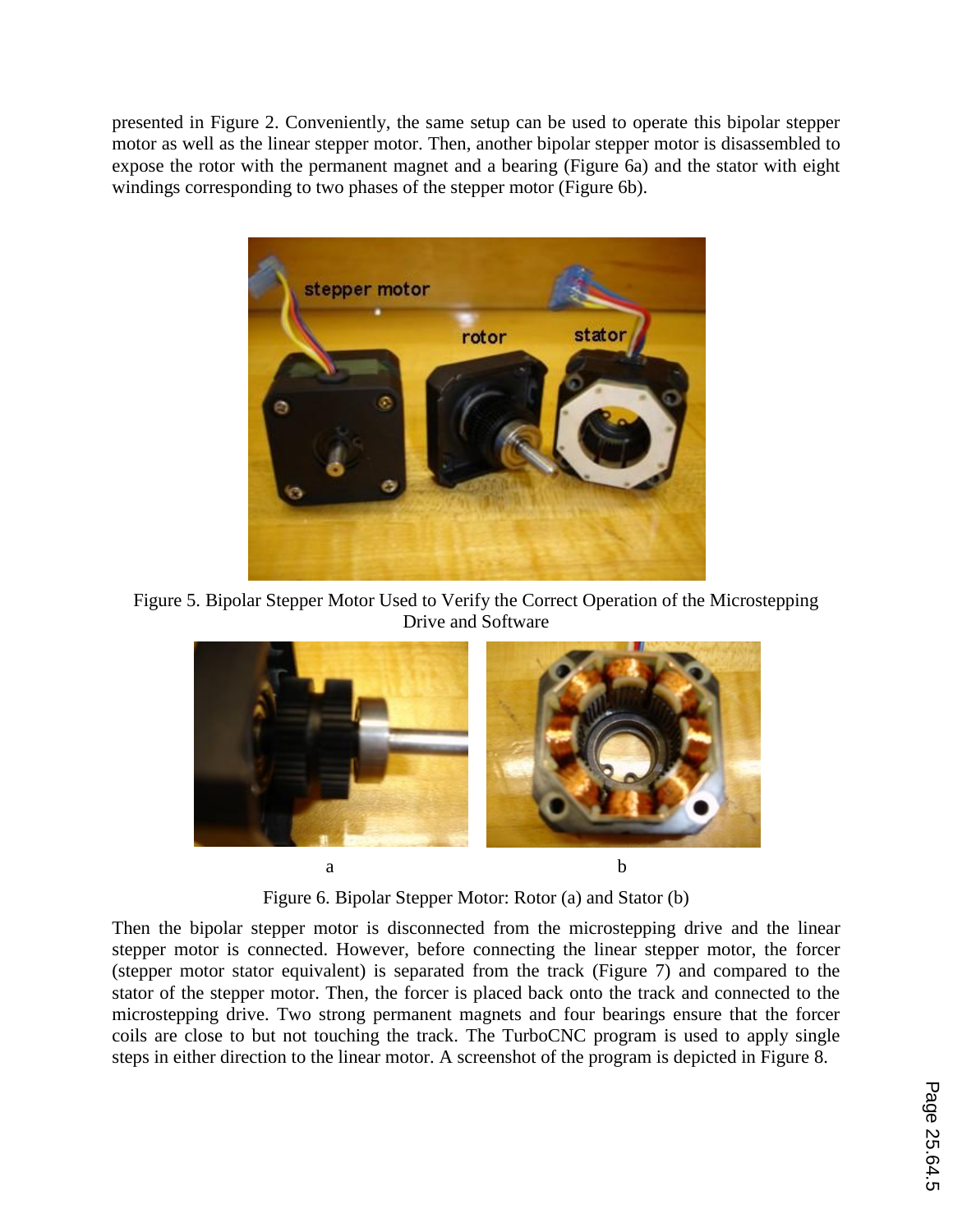

Figure 7. Linear Stepper Motor: Forcer (Bottom View) with Four Windings (in the middle), Two Permanent Magnets (around the shafts), and Four Bearings

![](_page_5_Picture_2.jpeg)

Figure 8. Screenshot of the TurboCNC Program Operating the Motor in a Single-Step Mode

Since the microstepping drive can operate many different motors an appropriate operating current for the linear stepper motor is selected (0.32A) by a set of DIP switches. This setting was constant for the duration of the exercise. After measuring the winding resistance of 2.8  $\Omega$ students could easily calculate the voltage at which the motor operates as well as its power requirements. Then, by setting the appropriate DIP switches on the microstepping drive students would select a number of microsteps per full step. Finally, after engaging and zeroing the dial indicator, students command a number of step pulses using the TurboCNC program (one keystroke for one step pulse) and stop when the dial indicator shows 0.1″ (one full rotation of the dial).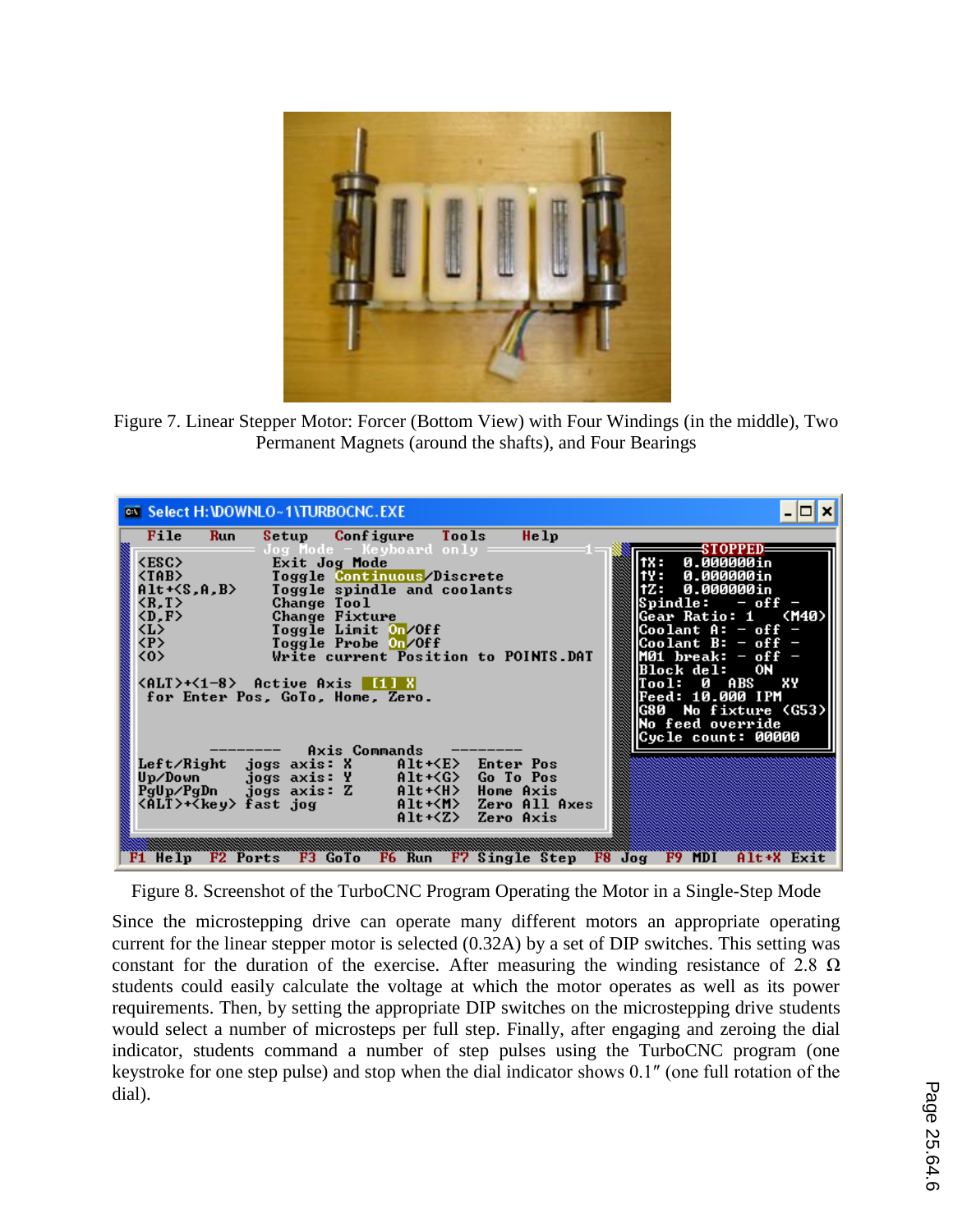The linear brushless motor used in the second exercise is a state-of-the-art ironless (ironless forcer) three-phase servo motor (aircore or U-motor) made by Parker Hannifin Corporation<sup>7</sup>. The forcer includes three Hall-effect switches for commutation feedback, and a thermostat switch to prevent overheating of the motor. In addition, the laboratory setup includes a Renishaw  $RGH22A$  analogue non-contact optical encoder<sup>8</sup> for position feedback with resolution of about 20μm. The forcer is placed on a u-shaped track which includes two sets of permanent magnets, one set on each side of the forcer thus allowing the forcer to freely move along the track as shown in Figure 9. The servo driver is a programmable Gemini GV6 series servo drive/controller from Parker Hannifin Corporation. The drive is connected to the computer via an RS232 cable and the serial-to-USB port converter. To program the drive, students use a set of commands created in Motion Planner<sup>9</sup>.

![](_page_6_Picture_1.jpeg)

Figure 9. Linear Brushless Motor from Trilogy with U-track, Carriage, and Renishaw Position Sensor

| Motion Planner - [prog1.prg]                           |                                                                                                                                                                                                                                              |     |
|--------------------------------------------------------|----------------------------------------------------------------------------------------------------------------------------------------------------------------------------------------------------------------------------------------------|-----|
|                                                        | File Edit Debug View Communications Window Help                                                                                                                                                                                              | - 0 |
|                                                        |                                                                                                                                                                                                                                              |     |
| 高<br>⊞ப                                                | <b>Gemini</b><br>- ISBN<br>- 0                                                                                                                                                                                                               |     |
| DEL PROG1<br>DEF PROG1                                 | :Delete Program number 1<br>Begin definition of program number 1                                                                                                                                                                             |     |
| COMEXC1<br>COMEXS1<br>MCO.<br>MA0                      | (Enable continuous command processing mode<br>Continue execution on Stop<br>(Preset mode enable (default)<br>:Incremental mode enable                                                                                                        |     |
| A0.1<br>AD0.1<br>$\mathbf{v}$ 0.1<br>$D-100$<br>DRIVE1 | ;Set acceleration to 0.1 units/sec/sec (default 10.0)<br>:Set decceleration to 0.1 units/sec/sec<br>(Set velocity to $0.1$ units/sec (default $1.0$ )<br>Set distance to 100 units (default 4000):<br>(Drive enable (default disable DRIVEO) |     |
| GO1<br>DRIVE <sub>0</sub><br>END.                      | :Execute motion<br>:Drive disable<br>End definition of program number 1                                                                                                                                                                      |     |
| $\mathbb{R}^n$<br>Terminal1                            | prog1.prg                                                                                                                                                                                                                                    |     |
| For Help, press F1                                     | Ln 3, Col 2                                                                                                                                                                                                                                  | GV6 |

Figure 10. Screenshot of the Motion Planner Sample Program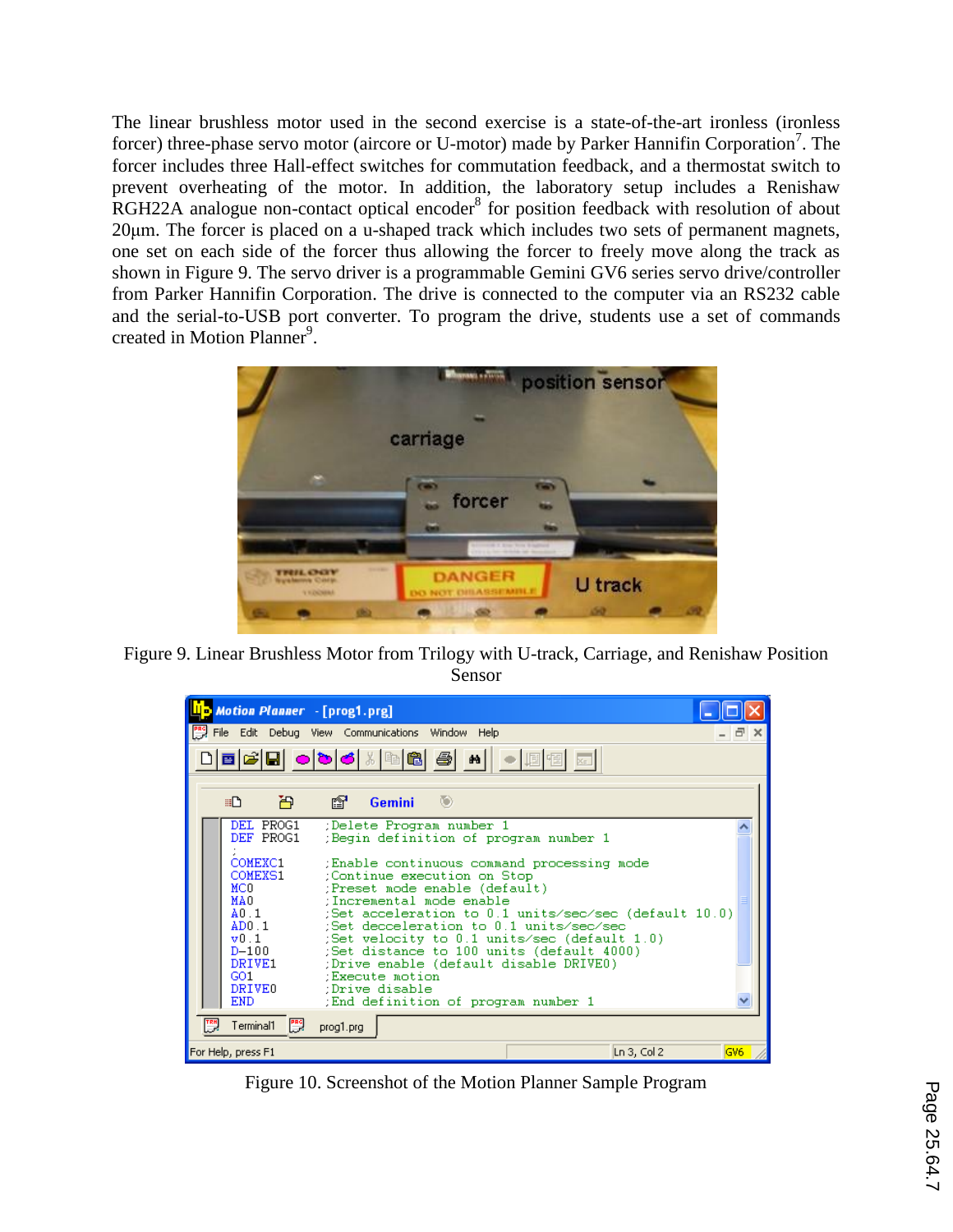Figure 10 is a screenshot of the Motion Planner window with a sample program entered. The program number 1 executes a motion using a trapezoidal velocity profile. Acceleration and deceleration are equal. Baswic program execution is demonstrated. Then, the students are asked to create their own programs to achieve some more complicated motion. For command syntax students are referred to the Gemini Series Programming Reference<sup>9</sup>.

### **Results**

Table 1. presents the results of the precision test run with the linear stepper motor while selecting various DIP switch settings on the microstepping controller. The controller was made to operate in full step mode with 200 steps/rev rotary stepper motors. So, the minimum setting of 200 steps/rev represents full steps. Most of the experiments were conducted for constant total distance of 0.1" (one full revolution on the dial indicator) since the effect of individual microsteps could not be observed on the dial indicator for higher settings. The only exception was for the 50,000 steps/rev setting which would require an unduly large number of steps. Since students were pressing a keyboard key once for each step, repetition of 1500 keystrokes was deemed unnecessary.

| <b>DIP Switch Setting</b><br>(steps/rev) | Number of steps | Total distance traveled<br>(inches) | Distance traveled per step<br>(inches) |
|------------------------------------------|-----------------|-------------------------------------|----------------------------------------|
| 200                                      | 6               | 0.1                                 | 0.16667                                |
| 400                                      | 12              | 0.1                                 | 0.00833                                |
| 1000                                     | 30              | 0.1                                 | 0.00333                                |
| 2000                                     | 60              | 0.1                                 | 0.00167                                |
| 5000                                     | 150             | 0.1                                 | 0.00067                                |
| 10,000                                   | 300             | 0.1                                 | 0.00033                                |
| 25,000                                   | 750             | 0.1                                 | 0.00013                                |
| 50,000                                   | 150             | 0.01                                | 0.00007                                |

Table 1. Experimental Data for the Linear Stepper Motor Exercise.

While this exercise could benefit from using a data acquisition system to obtain measurements quickly, the author has chosen a pure mechanical instrument (the dial indicator) to build students' appreciation and feel for these high precision motions. When observing the motor at higher microstep precisions students were not able to discern the motion of the motor with the naked eye.

The second exercise used Motion Planner to create more complicated motions. A simple loop moved the forcer back and forth 20 times. A number of sample programs described in the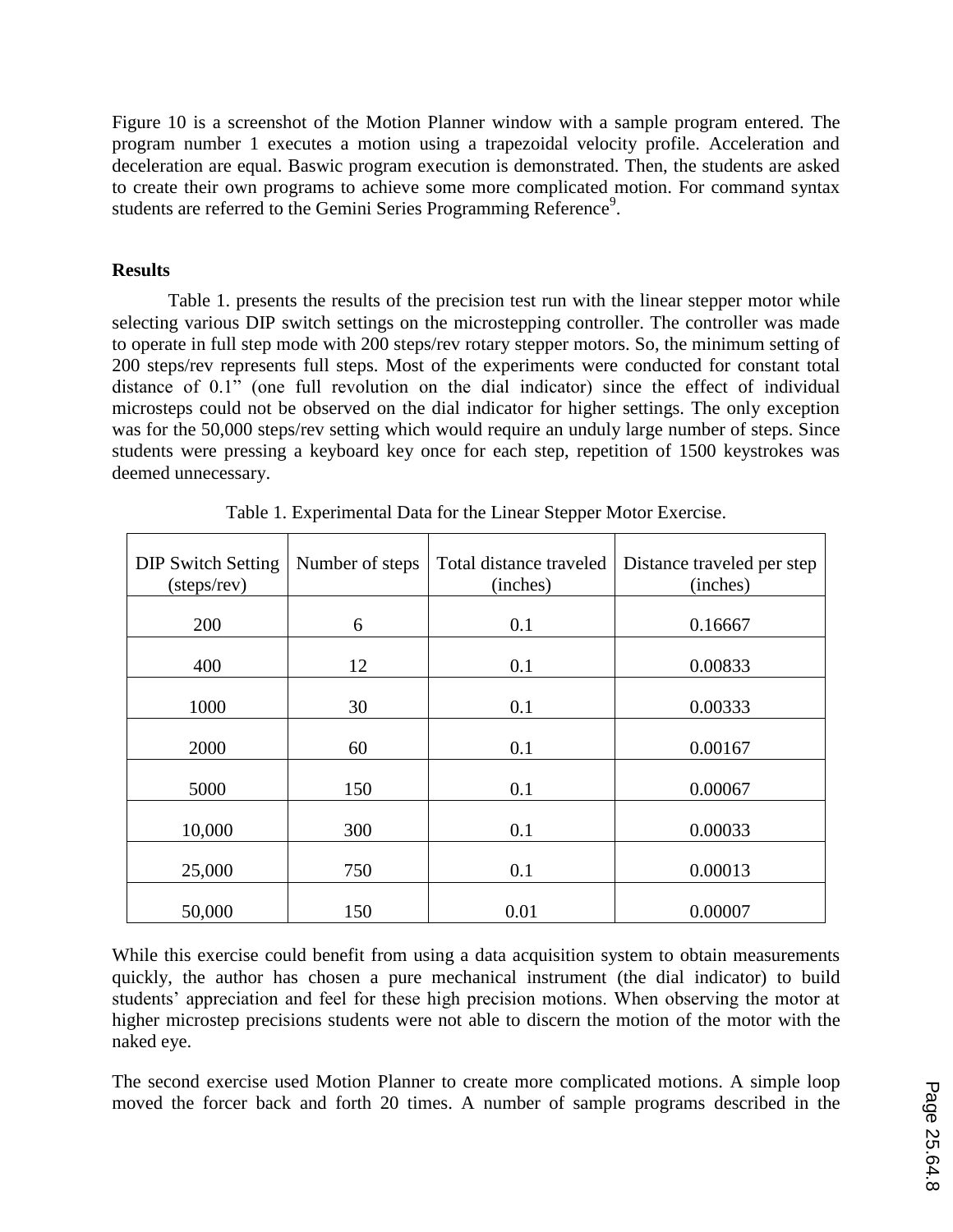programming reference helped in programming the servo drive/controller. Students appreciate the theoretical simplicity of linear motor operation and their high precision applications. They also appreciate the programming capabilities of the Motion Planner software in controlling the motor.

### **Assessment and Evaluation of Student Learning**

A simple instrument was developed to measure how much students learned about linear motors in this teaching module. The instrument was administered and the results evaluated for one group of students. The instrument consists of two tests, a pre-test and a post-test. The tests are administered before the linear motors teaching module, and immediately after. The tests are graded from 1 to 5, where 1 means the answer is missing or is wrong, while 5 means the answer is complete and accurate. The results of the two tests as well as the test questions are shown in Table 2. The table includes student test score averages per question for two tests on a scale from 1 to 5, and the difference (in percent) between the two. Eight students participated in the assessment process.

| Num.           | Question                                                                              | Pre-test                    | Post-test      | diff (%) |
|----------------|---------------------------------------------------------------------------------------|-----------------------------|----------------|----------|
|                |                                                                                       |                             |                |          |
| 1              | What is a linear motor?                                                               | 3.33                        | 4              | 16.75    |
| 2              | How does a linear motor work?                                                         | 2.67                        | $\overline{4}$ | 33.25    |
| 3              | Name at least two different types of linear motors.                                   | 1.33                        | 4.75           | 72.00    |
| $\overline{4}$ | What is the main advantage of linear motors when<br>compared with other actuators?    | 2.33                        | 4.75           | 50.95    |
| 5              | What is the main disadvantage of linear motors when<br>compared with other actuators? | 2.17                        | 4.75           | 54.32    |
| 6              | What are the major industrial applications of linear<br>motors?                       | $\mathcal{D}_{\mathcal{L}}$ | 4.63           | 56.80    |

Table 2. Linear Motor Test

The results show a remarkable gain in students' knowledge of linear motors. However, the instrument is simple, only measures the differences in factual knowledge, and is administered to a small number of students to allow any meaningful statistical analysis.

In general, linear motors and their controllers are expensive and thus prohibitive for implementation in engineering education. However, the used equipment market through e-Bay made the described exercises possible. The first laboratory setup with the linear stepper motor was purchased for under \$250, while the second laboratory setup with a modern ironless motor and a Gemini GV6 drive was purchased for under \$600. Of course, many alternative laboratory setups are possible. For instance, for the first exercise, students could build their own stepper motor controllers from scratch using a few electronic power components and microcontrollers of their own choice. The most difficult part in developing this teaching module was finding the correct cable connectors for drives/controllers.